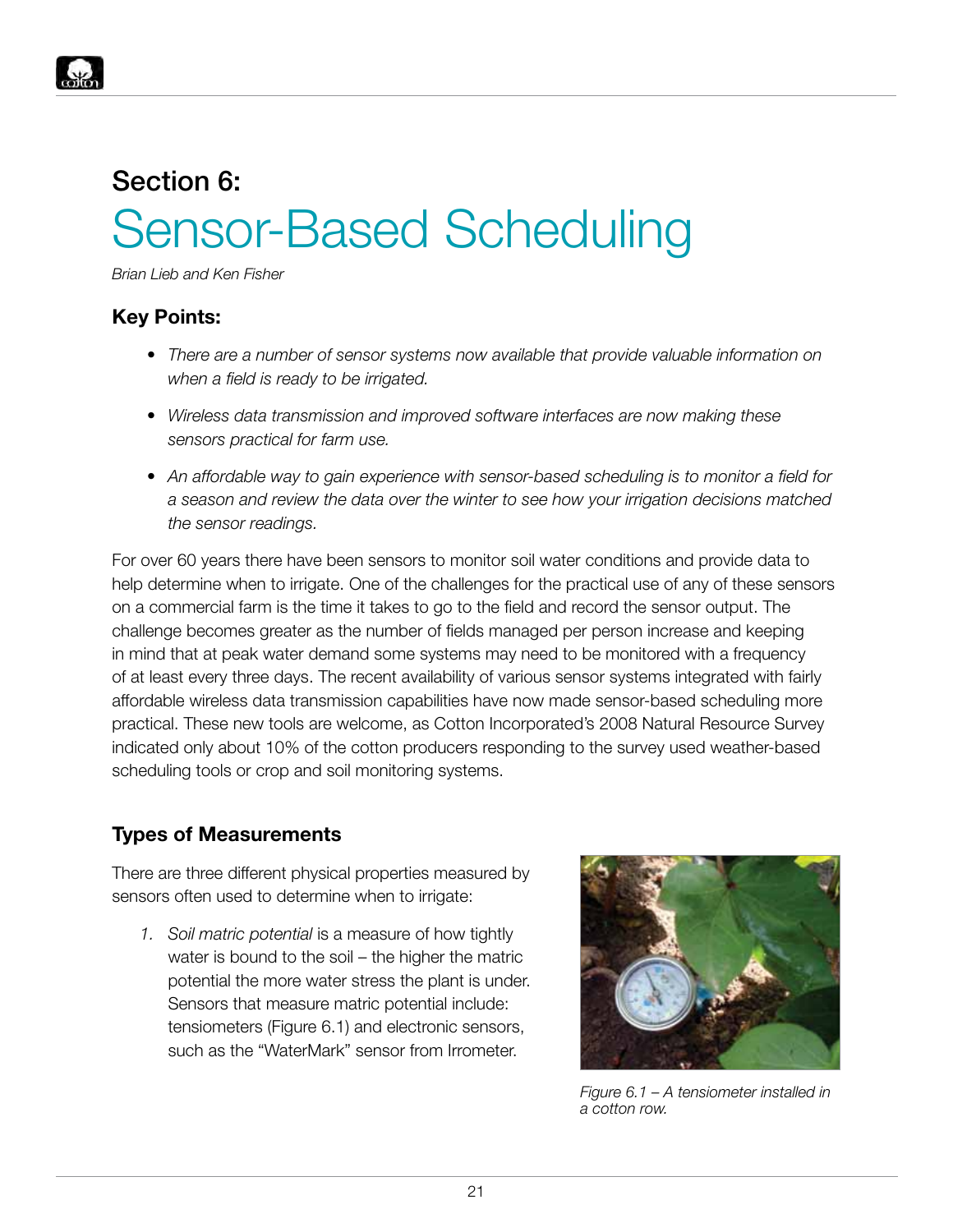

- *2. Volumetric moisture content* is a measure of the volume of water per volume of soil. There are several types of sensors that measure this property including capacitance sensors, time domain reflectometry (TDR) sensors, and neutron probes.
- *3. Canopy temperature* is a measure of the temperature of the surface temperature of the leaves. Transpiration cools the leaves; and, as water stress increases, transpiration decreases, so the canopy becomes warmer. Canopy temperature can be measured by carefully placing thermocouples directly on the leaves, but it is most commonly measured with an infrared thermometer (Figure 6.2).

In Section 2, Figure 2.3 illustrates the relationship between matric potential and moisture content. That relationship is very soil specific, and is best determined from soil cores collected with minimal disturbance. Matric potential is a little easier to interpret in terms of an irrigation trigger, as there are soil-specific thresholds already determined for cotton. In soils with more clay content it is generally in the range of 50-centibars, while in sandier soils it can be as low as 30-centibars.



*Figure 6.2 – West Texas farmer inspecting an infrared thermometer used to monitor canopy temperature.*

Volumetric moisture content requires some site-specific calibration to determine when to irrigate, and is often based on the concept of plant-available water. The water holding capacity of the soil is typically defined as the difference between the water content at field capacity (low tension) and wilting point (high tension). Percent plant available water (PAW) is then defined as:

> PAW =  $\frac{100 \times [(\text{Measured Soil Moisture}) - (\text{Moisture at willing point})]}{\sqrt{2}}$  $[(Field capacity) - (Moisture at willing point)]$

Often a PAW of 50% is used as an irrigation threshold for cotton.

Canopy temperature is a little complicated to interpret into an irrigation management decision, especially in humid regions. When the air is moist (high relative humidity), the amount of evaporative cooling is reduced even for well-watered cotton. Research is still in process to determine the appropriate use of canopy temperature for cotton grown in humid regions. In more arid regions, from west Texas to California, canopy temperature is a good tool for irrigation management. It is either used by accumulating the time canopy temperature is above an optimal temperature (about 82 degrees F for cotton), or based on a crop water stress index that requires an estimate of the canopy temperature of a well-watered crop that can be estimated from weather data.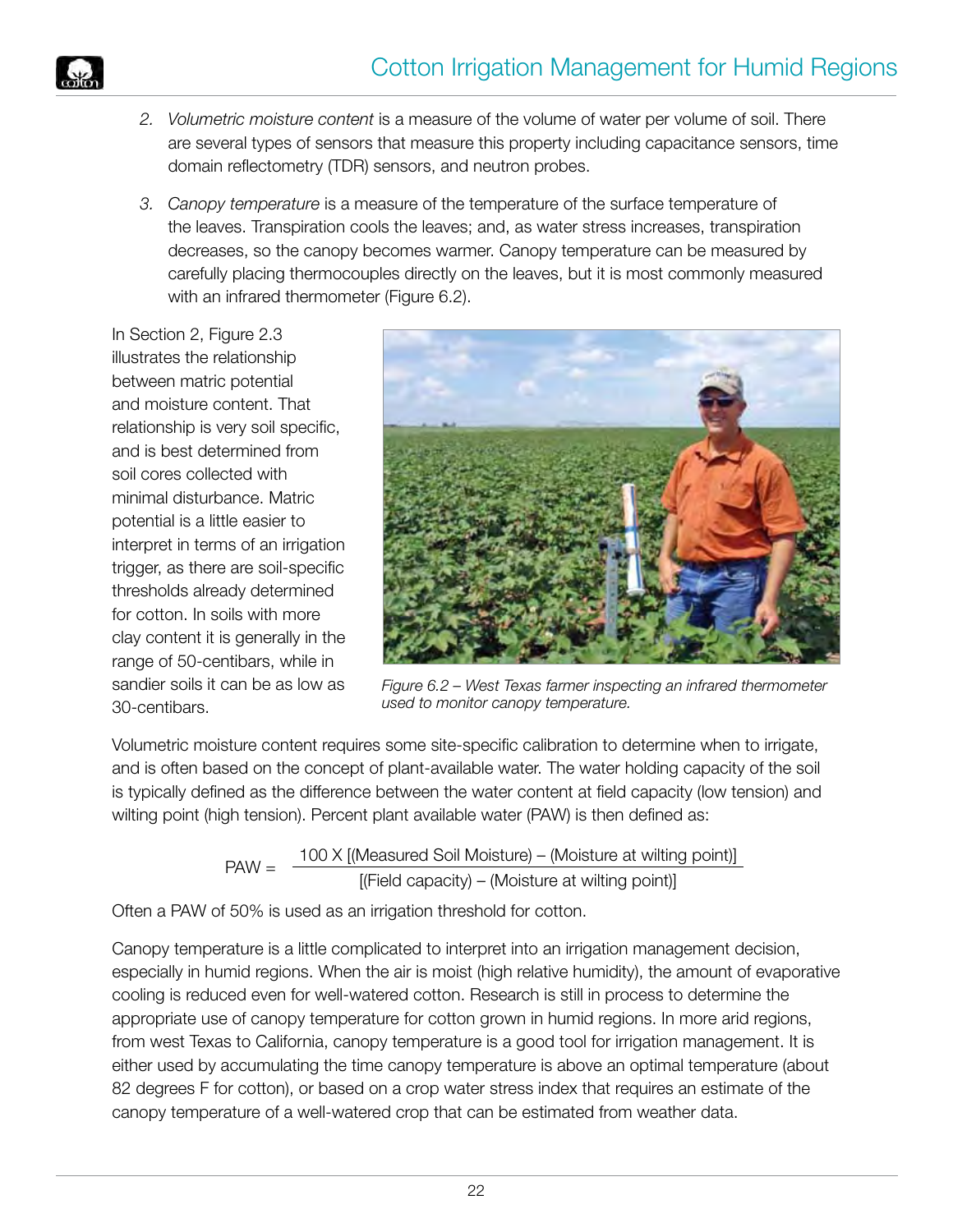

## **Types of Sensors**

The method a sensor uses to measure soil water content or tension is important for understanding the sensor's performance characteristics in cotton production. The tensiometer uses a porous ceramic tip in direct contact with the soil to directly measure soil tension. Granular matrix sensors measure the change in electrical resistance that occurs as soil water moves in and out of the sensor in response to the surrounding soil moisture, and this electrical resistance measurement is correlated with soil tension. The neutron probe counts the number of neutrons that collide with the

hydrogen in water and is usually correlated with volumetric water content. Tensiometers, granular matrix sensors, and neutron scattering have a very long history of use in irrigation scheduling. Over the last twenty years, a new type of sensor has come to the market that measures the soil's dielectric constant or capacitance (ability of a material to store electricity). The amount of water as compared with air in the soil pores is the biggest factor affecting the soil's dielectric constant. One way to determine this electrical property is to measure the change in a radio wave frequency as it passes through the soil, known as Frequency Domain Reflectometry (FDR). Another way is to measure the reflectance pattern of a voltage pulse that is applied to a wire guide placed in the soil, known as Time Domain Reflectometry (TDR). Sensors that measure dielectric constant are usually related to soil volumetric water content.



The tensiometer may have limited usefulness in cotton irrigation scheduling. It is one of our most accurate tools but has a very limited range of measurement (wet readings only) while cotton is fairly drought tolerant and often the soil is allowed to dry to a point where the tensiometer will break tension. An exception would be soils like loamy sands that require frequent watering and hold a majority of their available water in large pores at low tension. All the other sensor types have sufficient range for cotton irrigation, but soil type can still impact sensor performance. The tensiometer and granular matrix sensor need to maintain hydraulic contact with the soil so that water can move in and out of the sensors. In very coarse sands, the hydraulic conductivity becomes very low as the soil dries, and thus water can no longer move in and out of the sensor. This condition can be corrected by adding a porous material around the sensor that creates better contact. Also, clay soils that crack can break hydraulic contact in these sensors. These same cracking clays will cause difficulty with sensors that measure dielectric constant because air gaps next to the sensor will greatly change the measurement. By and large, we have a variety of soil sensors that will work for cotton irrigation scheduling under most conditions.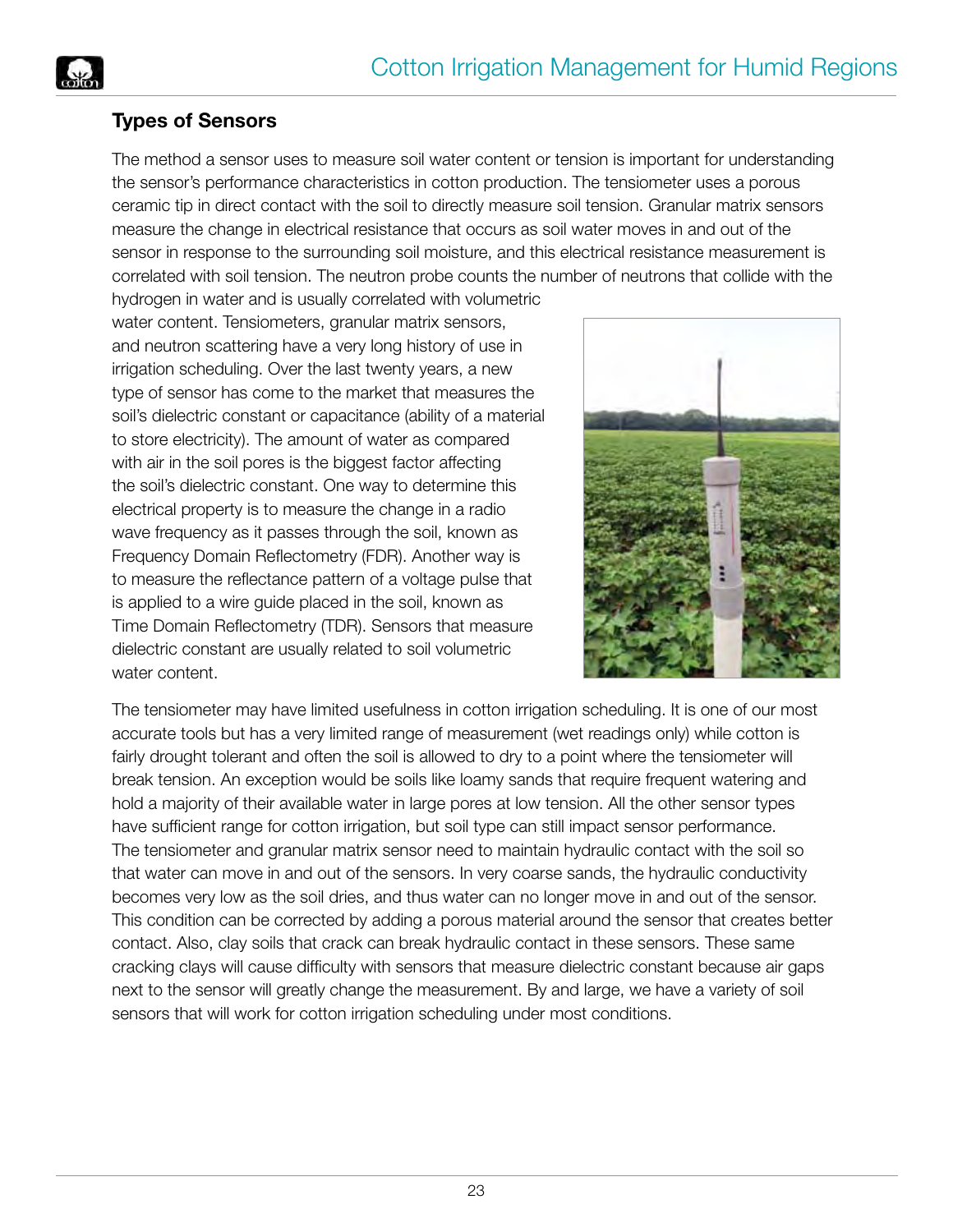

### **Costs and Methods of Obtaining Soil Water Data**

There are several different strategies for getting soil water/tension readings from the field into your hands. The simplest method we will call "in-field data collection" where sensors are installed in the field with wire leads coming to the surface. In this set-up, a grower or field-hand will enter the field with a hand reader and connect it to the wire leads (tensiometers already have a gauge attached to each sensor). At this point the reading is recorded by hand or logged if the hand reader has a logger. The readings may need to be graphed or formatted to enhance understanding of the results. This approach has a very low equipment cost of around \$300 to \$1,000 for at least two sensors at a single location and a hand reader. Additional locations will be less expensive because the hand reader can be transported to other sensor locations. Remember to include the time required and cost of sending someone out to read the sensors. This approach is helpful for making irrigation decisions at the time of a reading but usually does not result in a very good record of soil water content or tension. It is difficult to make time for much more than one reading per week, and what often happens in a humid region is that sensors do not get read at all during a rainy period (no need to worry about irrigating) or during a prolonged dry period (already decided that irrigation is necessary). Finally, sensor locations can get lost as the crop grows and no one likes going into a wet cotton field to take readings (head-high corn is worse).

The second approach we will call "edge of field logging" where the sensor leads are either wired to a logger or to a radio transmitter that sends wirelessly the readings to a data logger at the edge of the field where it is easy to access. In this scenario, someone still has to travel to the field to download the readings from the logger and upload the readings to a software program, but no one is required to enter the crop. Some loggers have onboard displays that do not require this download and upload step. The result is a continuous data set that can be easily related to rainfall and irrigation patterns. Of course, this improved convenience and the greater data recording frequency will cost more, around \$500 to \$2,000 for the first location. In many cases the entire cost needs to be repeated for each new sensor location, but some additional sensor locations can be connected to the original data logger or a wireless receiver/data logger can be portable and thus used at many locations.

A third approach we will call "office computer or smartphone access" where the data logger can be located with the sensors in the field or at the edge of the field and this logger transmits the sensor reading to the internet via long-range radio, cell phone, or satellite. This level of convenience which allows producers to access their sensors almost anywhere carries a marked increase in equipment cost of \$1,500 to \$5,000 per monitoring site. In addition, there are communication and data hosting fees *that range from \$125 to \$400 per year.*

| <b>Telemetry System</b> | <b>Considerations</b>                                       | <b>Annual Cost</b>   |
|-------------------------|-------------------------------------------------------------|----------------------|
| Satellite               | Complete coverage<br>Highly dependable                      | Intermediate to High |
| Cell Modem              | Reliable<br>Requires cell signal                            | Intermediate         |
| Radio                   | Requires some technical skill to install<br>Less dependable | Low                  |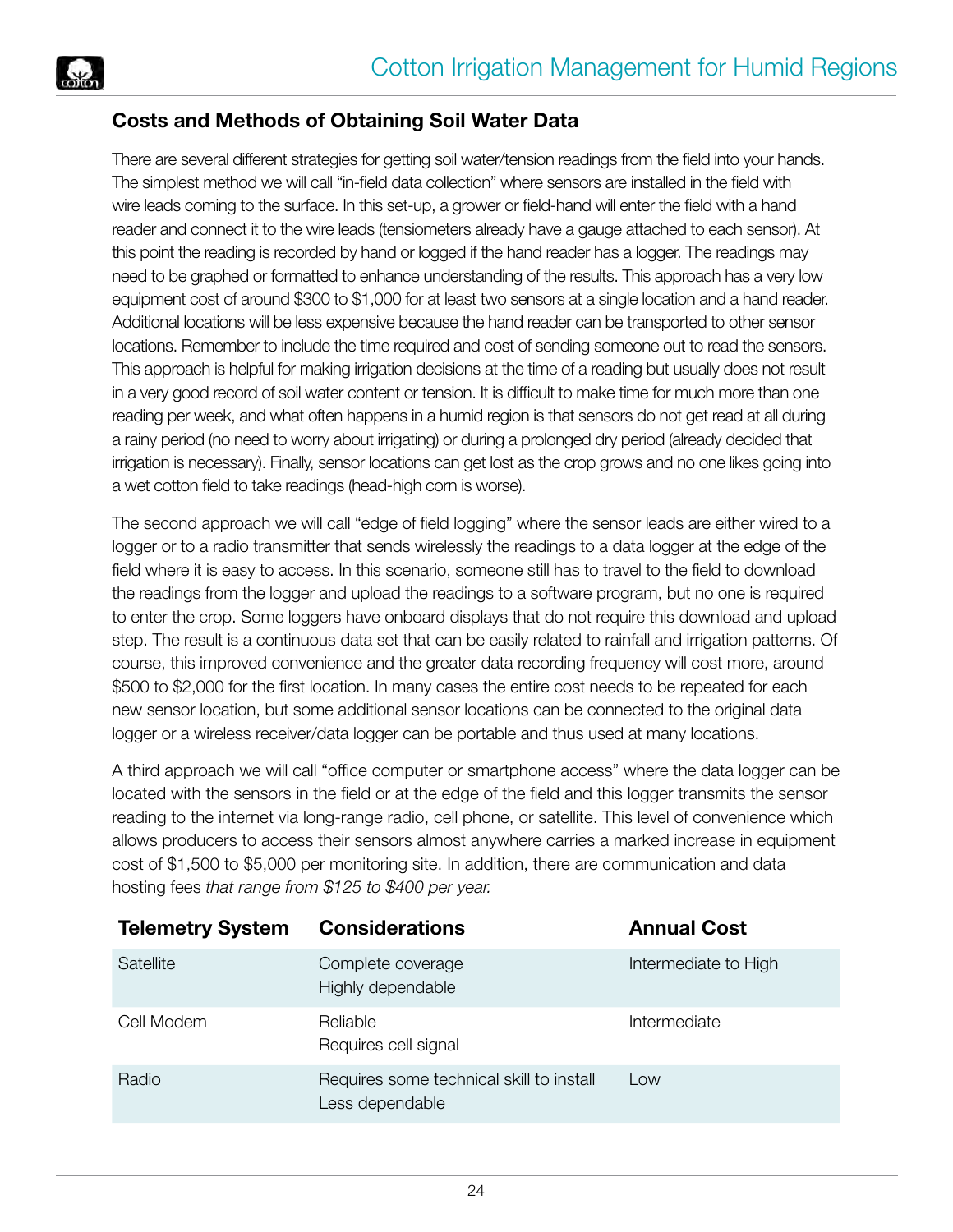Finally, there are "portable sensors and data loggers" in which the sensor is lowered into a PVC access tube at each monitoring location and readings are taken at multiple soil depths inside the access tube. The cost for PVC at each measurement site is small but the cost of the portable units can be considerable, \$4,000 to \$8,000. The equipment cost per measurement location rapidly decreases as the number of sites increases. Therefore, this approach has most often been used by very large producers or irrigation scheduling consultants. It should be recognized that a portable sensor/logger still requires travel to the field and entry into the crop. However, if a consultant is doing the traveling, you gain another set of eyes watching your crop and weekly delivery of a prepared irrigation scheduling report. If there is a dense enough concentration of irrigators desiring this service, it can be provided at a cost of \$1,500 to \$2,000 per year per 150-acre field.

# **Decision Factors**

Deciding on an approach depends on several factors. First, consider your management style. How do you make farm operation decisions, who will be reading the sensors and turning the irrigation system on/off, where do you need the information to be and in what time frame? Second, consider your labor resources. Do you have someone available to read the sensors or will someone else need to be hired, what training will be required for someone to perform the desired irrigation scheduling tasks, and how much time will be required to travel to each site to obtain the measurements and process the information? Finally, the costs need to be weighted in regards to the expected returns. Initial equipment costs can be a barrier, but these need to be amortized over the life of the equipment and compared with the expected return in crop value. Also, these approaches can be provided as a service by a vendor, in which case the yearly cost is already determined.

# **Cost Factors**

Commercial service providers tend to gravitate toward the higher cost systems while federal, state and local entities will often help with the lower cost alternatives. Next, the yearly labor and maintenance costs need to be included. With all this information, an informed decision can be made and that decision is not the same for everyone. For instance, a producer with many irrigated acres spread over several counties may opt for office/smart phone access or a consulting service due to the travel time and cost required to visit every site. While a producer with several irrigated fields located close to home may decide to visit "in field data collection" or "edge of field logger" locations once a week on his or her own time.

# **Locating Sensors**

Sensors should be installed in each crop under an irrigation system because different crops will have differing planting dates and water use patterns. The next consideration would be to locate sensors in each major soil type. However, soil types are not often arranged in patterns that allow for an irrigation system to apply differing amounts of water to them. Also, field topography can be important and is often closely related to soil type. A field under a single irrigation system can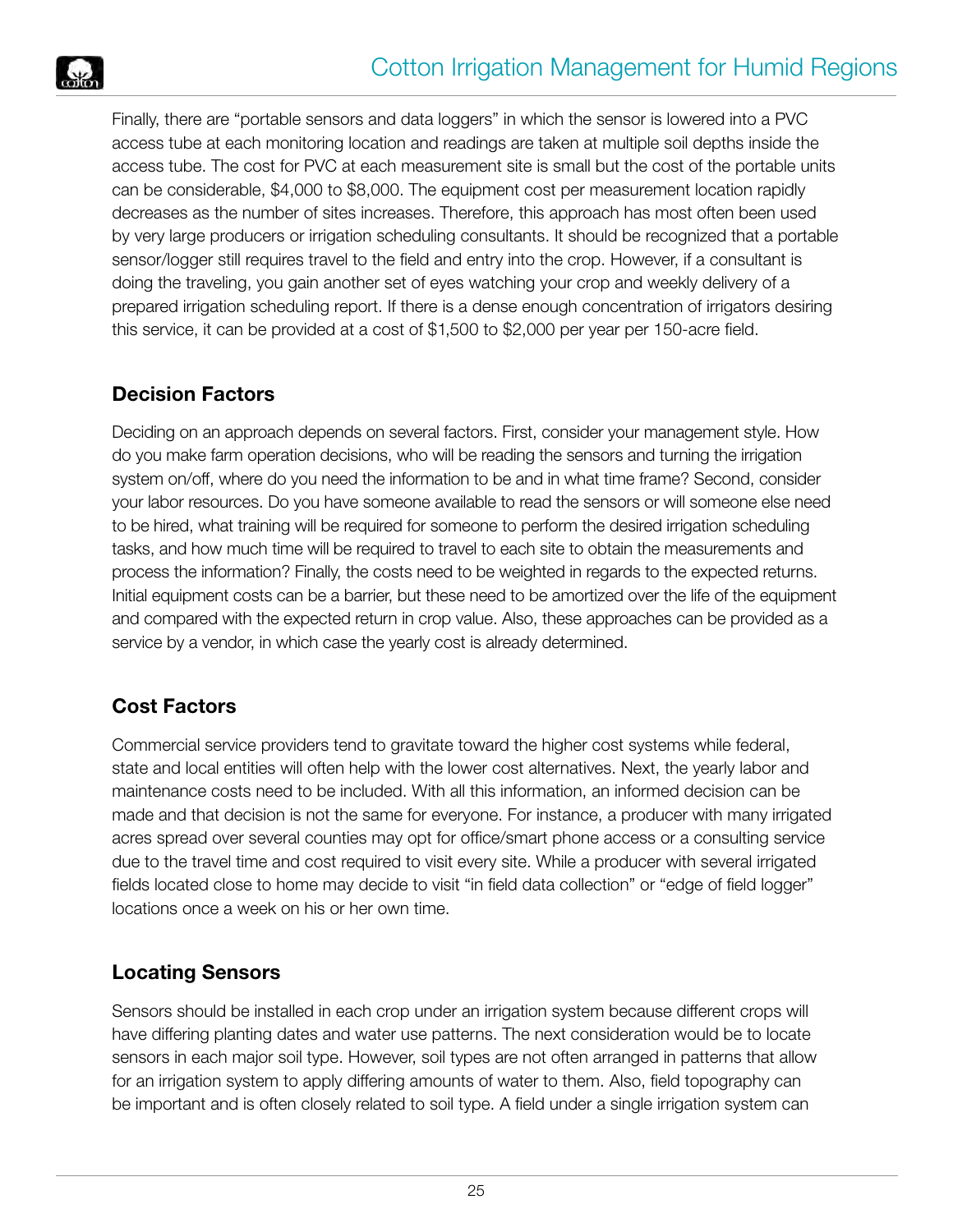



*Figure 6.3 – Use of aerial images that are often freely available from programs like Google Earth, pictured above, can be useful to identify inclusions of different soil types that should be avoided for sensor placement.*

contain hilltops, side slopes and bottom ground. The side slopes tend to be the driest locations due to runoff of rainfall and erosion of topsoil, while the bottoms are wetter due to sediment deposition and impeded drainage. Hilltops tend to have deep well-drained soils.

# **Irrigation Scheduling**

One approach to dealing with varying soils and topography is to schedule irrigation based on the lowest water holding areas under an irrigation system so that all the soils will have adequate water with the better soil receiving more water than required to optimize yield. This is a good approach where water is not limited or expensive and when the crop does not respond negatively to excess water. Many cotton-growing regions are short of water, and some cotton research has shown loss of yield potential from excess watering. In these situations, the predominant soil type should be chosen for sensor installation instead of the lowest water holding soil.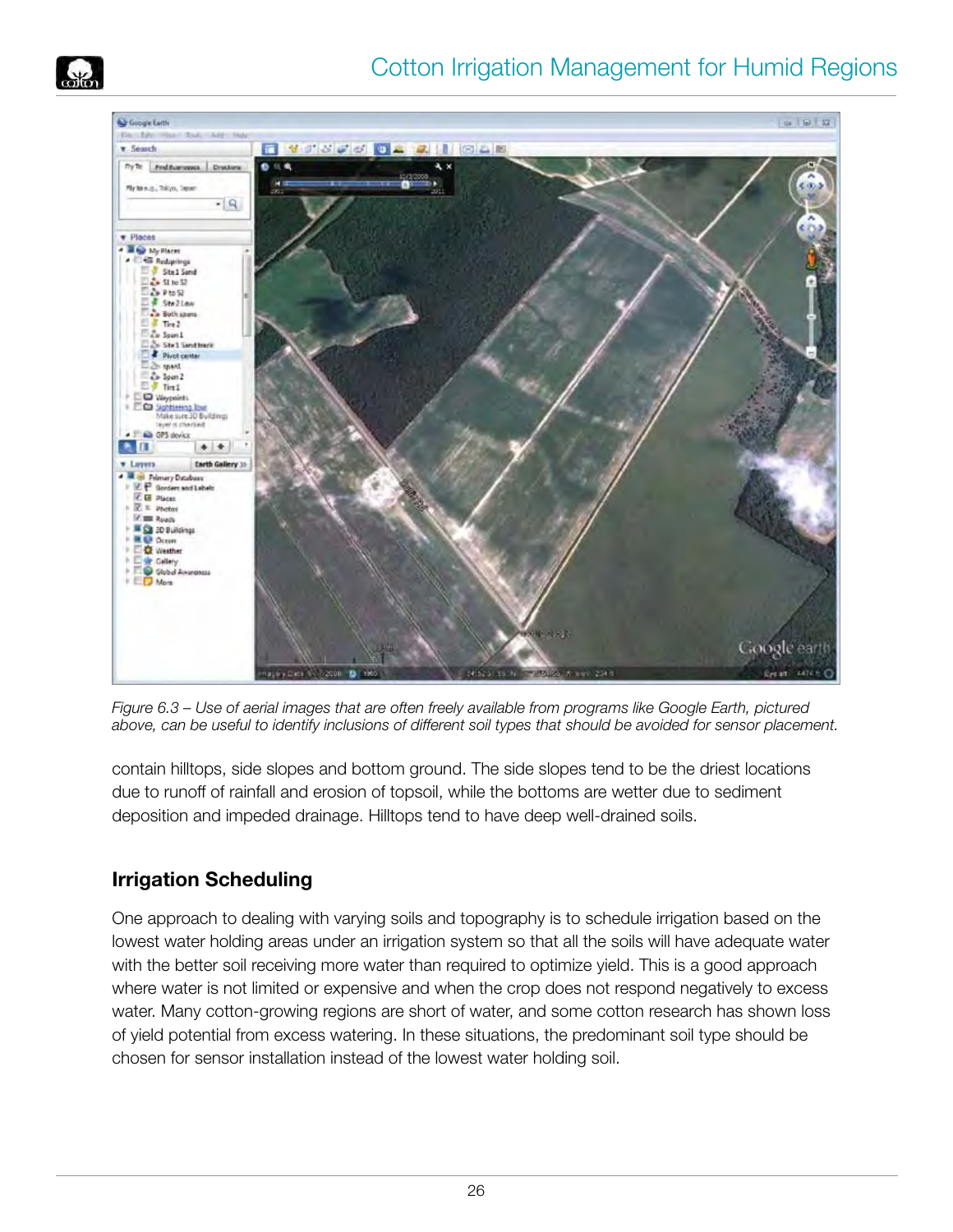



The type of irrigation system will also affect sensor location. In center pivot irrigation, the pivot point and end gun/corner systems should be avoided because of poor sprinkler uniformity. It may be advisable to place sensors toward the outer pivot spans because this is a region where there is greater potential for runoff. Center pivots apply light, frequent applications of water that don't penetrate very deeply into the soil profile, and the same is often true of short intense summer rain storms. Therefore, one sensor should be located in the top 6 inches because of all the water activity in this zone. At least one more sensor should be placed in the center of the root zone. Surface irrigation applies more water at the head of the field than the bottom because of the longer soaking time. Sensors should be placed in both locations to improve the uniformity of surface irrigation. As for sensor depth and distance from the crop row, these are dependent on the soaking pattern which varies by soil type and length of time irrigation is turned on. One sensor should be placed in the middle of the root zone (depth-wise) and should be within the wetted pattern of the furrow. Other sensors can be placed shallow to detect rainfall and/or deep to detect percolation through the root zone. In drip irrigation, one sensor should be placed between the drip tapes and the edge of the wetting zone to ensure enough water for crop growth. Another sensor should be placed deep below the drip tape to prevent deep percolation from drip irrigation. The last sensor should be placed close to the crop row at the outside edge of the wetting zone to monitor horizontal soaking from drip irrigation and to monitor the water stored in the soil outside the area that can be recharged by drip irrigation.

#### **Access to Sensors**

Finally, after considering cropping, soils, topography and irrigation type, a location with good access should be chosen. Sensors should be placed close to a field road but far enough away from the road that this non-cropped area will not affect the readings, at least 20 yards from the road. This obviously helps finding the sensors and entering the field when using an "in-field data collection or portable logger/sensor method," yet easy access can be important for "edge of field data loggers" and wired/wireless systems when maintenance is required. Also, choosing a field road that is on a normal travel route will increase the frequency of obtaining readings.

#### **Sensor Installation**

As alluded to in the sensor type section, most sensors need to be installed with good soil contact with the exception of the neutron, where research has shown that small air gaps do not affect the probe's performance. Sensor configuration also affects the means of installation. Sensors that have a cylindrical shape are normally installed with small augers (1 to 2 inches) and create good soil contact by means of a soil slurry or a force-fit into a slightly undersized auger hole. A slurry is created by mixing soil from the auger hole with water to create a thick but flowable mixture. The soil can be first screened to remove stones and soil clods and a paint mixer on a battery-operated drill can also aid in creating a smooth slurry. Some sands will not create a good slurry, but this is not a problem because water can be poured down the bore hole, causing the sand to fill in around the sensor and then quickly drain away. In the force-fit method, some type of hammer and sensor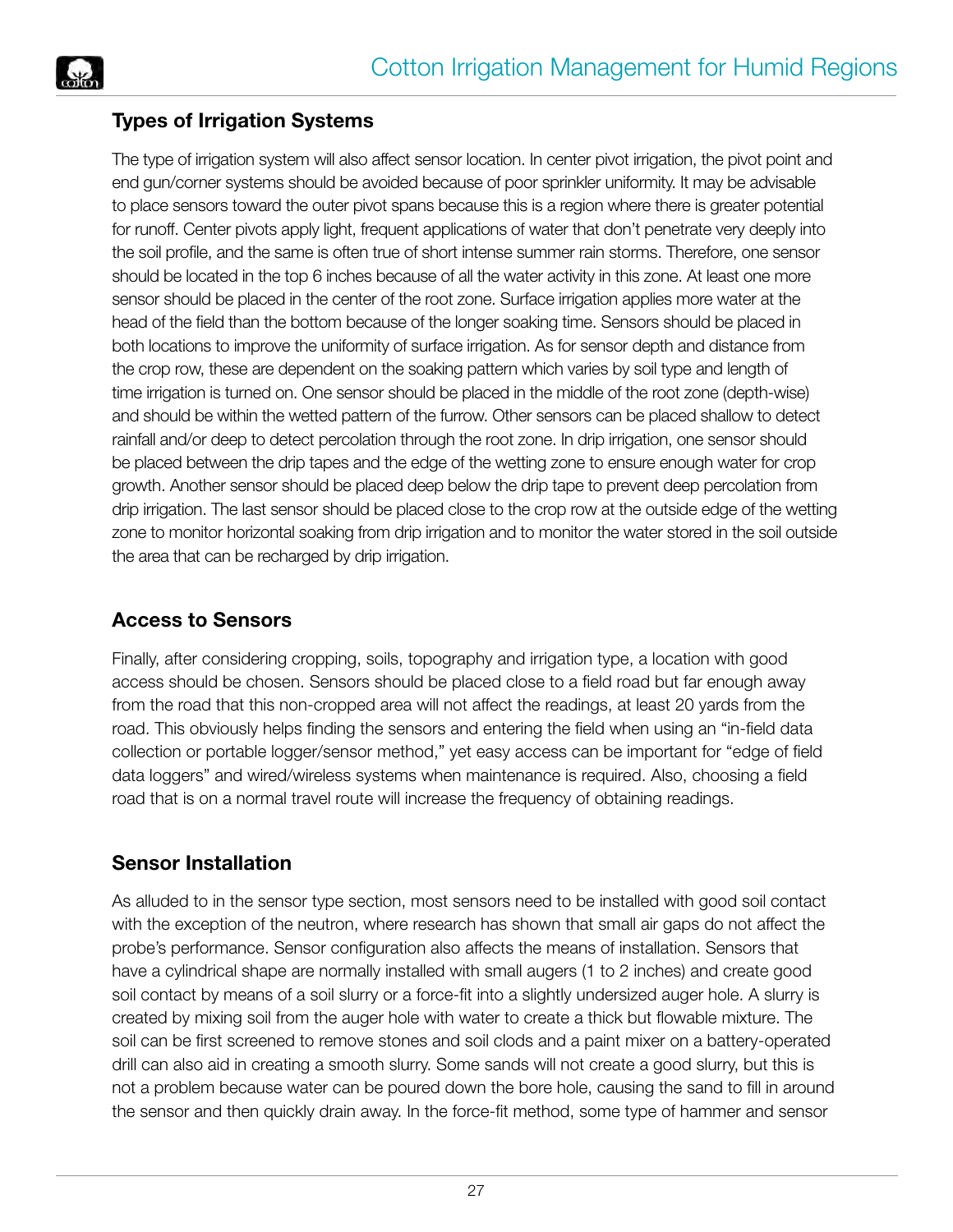

protector may be required or a soil penetration probe on a soil sledge may be used to create a small tight-fitting hole at the bottom of a larger auger hole. Force-fitting preserves the appropriate soil layers next to the sensors but can compact the soil structure while slurries can mix soil layers and crack when dried. Sensors that do not have a cylindrical shape require excavation or larger augers. Once excavated to the desired depth, sensors either have soil hand-packed around them or are inserted into the side wall/bottom of the hole. In this scenario, sensor depth can be limited to about two feet, depending on the length of your arms. Installation help is often available from the service provider when high-cost sensor systems are used. Sometimes government agencies and education institutions will assist in installing lower cost sensor systems.

# **Compatibility with Field Operations**

Some thought should also be given to how compatible a sensor system is with your field operations. You do not want to destroy sensor equipment and not receive the information that you paid for. In no-till cropping, sensors and/or wires can be buried and remain in the field year round. However, even in no-till, transmitters/loggers will probably need to be removed for some field operations, but less removal will be required if equipment is placed in rows that don't have wheel traffic. In conventional cropping or with above-ground sensor systems, sensors, wires and transmitters/loggers will need to be installed after the last tillage operation and removed before harvest. Non-cylindrical sensors will be harder to remove because there may be nothing except wires above ground to grab hold of. In the case of granular matrix sensors, a PVC pipe that extends to the ground surface can be glued to the sensors. Again, placing this equipment in rows that will not have sprayer wheels or N injection coulters on them will increase the time it is in the

field and protect it from damage. It is true that wheels can run over wires that are laid on the ground surface. However, a muddy tire can stick to a wire, wrap it around the axle and break the wire. If wheels must pass over wire, this section of wire can be placed an inch below the ground surface. As for wireless systems, consideration must be given to the type and placement of antennas. Satellite and cell phones can transmit through a crop canopy and thus can be placed low enough for spray booms to pass over them. Conversely, short-range radio transmitters operate line of site and must be placed above the canopy with no obstructing terrain or trees. A radio can have a whip antenna that a spray boom can pass over or antenna posts are available that can be lowered and raised



before and after spray operations.<br>*Figure 6.4 – A Decagon EM-50g data logger installed in-line with cotton plants.*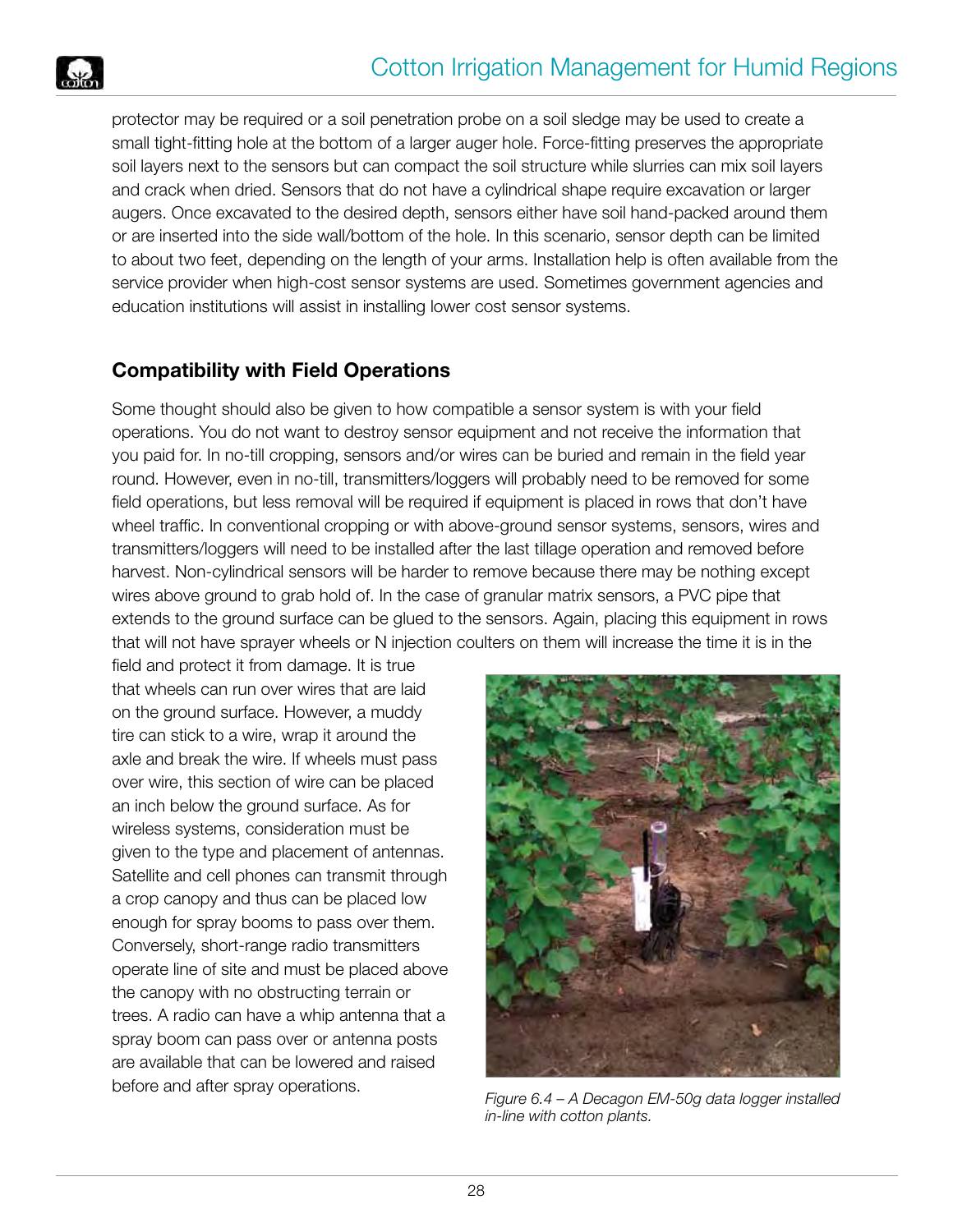

#### **Connecting Wireless Systems**

As a final installation note, you should understand the complexity involved in connecting wireless systems, because you need to know which field and what soil depth you are examining in order to make irrigation decisions. In this regard, some systems are very simple because each sensor/ transmitter has a unique address and, when you install batteries to the transmitter and the receiver, that address with soil water data is translated directly to a website and you only need to correctly label the address. Other systems require more attention to detail. You may need to track multiple sensor wires, which connectors they are attached to in the transmitter, uniquely address the connector locations by setting switches or jumpers on the transmitter, and finally be able to identify the address on the software or website. Due to wire breaks and the need to remove transmitters/ loggers it is important to identify sensor depth locations by placing different colored electrical tape on sensor wires as they emerge from the ground and at the connection end.

### **Interpreting Sensor Results**

Knowing how to use sensor data to schedule irrigation is the primary objective. Soil tension is often easier to interpret than soil water content because soil type is less of a factor and tension is a measure of how hard it will be for a plant to remove water from any soil. For cotton, 50 to 60 centibars of tension is a good marker of when to start irrigating. Figure 6.5 shows the trends in soil moisture tension when a target of 50 centibars was used as the trigger. Note that due to delays in getting the irrigation system turned on and for water to actually reach that point in the field, the readings did exceed the trigger point and many state-specific recommendations account for such delays (that is, the cotton will not be stressed at 50 centibars, but that is when plans to irrigate should be started). In sandy soil, you want to stay below 50 centibars of tension, while this mark should be viewed differently in high water-holding capacity soils like deep silt loams. During square to first bloom, you want some soil drying to prevent excess vegetative growth, so tension should be allowed to approach 50 to 60 cb and irrigation should not be used to keep tension below this mark. If the rest of the growing season is extremely dry, the 50 to 60 cb tension will be needed to optimize yield. However, if the rest of the growing season is intermittently rainy, cotton yields have been optimized at much higher tension (100 to 120 cb) in good water-holding soils.

In contrast to tension measurements, a reading of 20% soil water content (2.4 inches of water per foot of soil) means different things in different soils. In a silt loam, 20% may mean it is time to irrigate while the sandy soil is at field capacity and there is no need to irrigate. This does not mean you should always choose a soil tension sensor over soil water content because you will have better information from soil water content if you understand the soil that the sensor is in and the sensor is adequately calibrated for that soil. For instance, you may know that 2 more inches of water can be depleted from the soil profile before irrigation is required; and, if the cotton water use rate is around 0.2 in/day, irrigation will be required in 10 days (2.0 divided by 0.2 equals 10). Also if 1 inch of water is depleted below the refill point, you know that one inch of irrigation is required.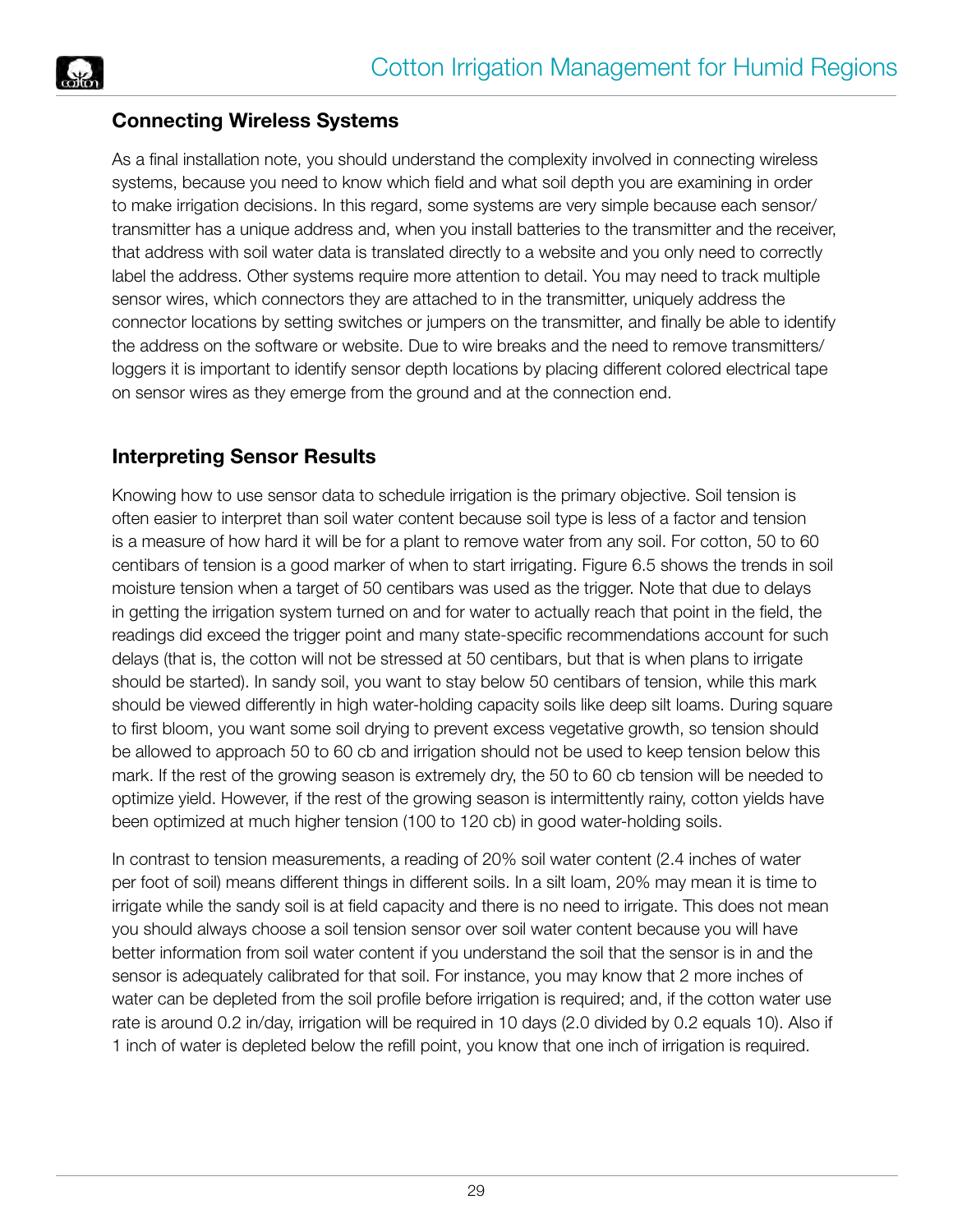# Cotton Irrigation Management for Humid Regions



#### **Accuracy of Sensor Readings**

Absolute accuracy of water content from soil sensors is difficult to obtain. It requires a regression analysis between gravimetric samples and sensor readings taken directly from a field, and this procedure may need to be repeated over time to obtain an adequate range of soil moisture. This calibration then has to be linked to important soil conditions in the field such as field capacity, allowable depletion and wilting point. This degree of accuracy can be a selling point for a service



*Figure 6.5 – Soil moisture tension versus time for Mississippi cotton in the early squaring growth stage (not a high water use time).*

provider but will usually not be attempted by a producer. Relative accuracy is a better goal for many producers. For instance, capacitance probes (measure of dielectric constant) will change calibration each time they are installed (even in the same field at nearly the same location) because the background dielectric constant changes with each installation. Therefore, field capacity is usually determined as the point where rapid drainage from application of slurry or a large wetting event stops. Then a manufacturer's calibration for the soil type should be applied to estimate wilting point and allowable depletion. Even though soil water content is not perfectly accurate, estimates of the amount of water that can be removed or added to the soil can still be made. Of course, sensors can be used as markers where the actual numbers have little meaning. Through experience, an upper and lower level can be established and the goal of irrigation is to stay between these two lines.

Finally, you should take a look at the sensor software before making a decision and ask the following questions. Is the software organized so you can easily find sensor field locations and depths? Can you easily add customized management lines, such as crop growth stages and soil field capacity, allowable depletion and/or trigger points? Is it easy to understand what irrigation decisions need to be made, especially if the water resource is shared between several fields? How easy will it be to relay these irrigation decisions to those actually performing the irrigation?

#### **Retrospective Use of Sensors**

#### *Ken Fisher*

Soil-water sensors offer a view of and information about the below-ground root-zone environment and soil-water resources. These critical components of the agricultural system cannot be readily observed, and must be measured and monitored to better understand and optimize their important and changing conditions.